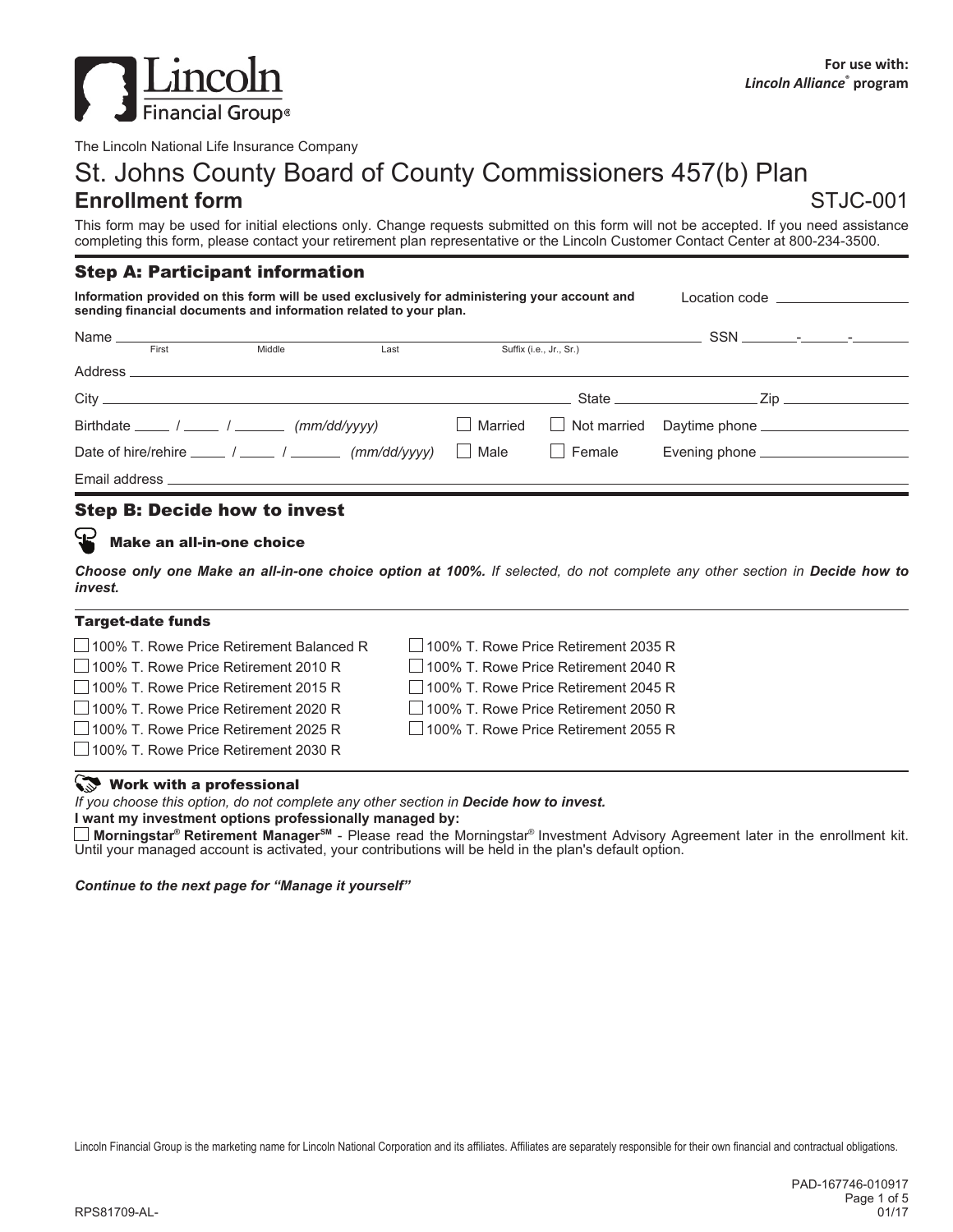# Step B: Decide how to invest *continued*

| <b>Percentages</b>                                                                                                                                                                                                                                                                                                                          | <b>Investment options</b>                                                  | <b>Percentages</b> | <b>Investment options</b>                                                                                                                                                                        |
|---------------------------------------------------------------------------------------------------------------------------------------------------------------------------------------------------------------------------------------------------------------------------------------------------------------------------------------------|----------------------------------------------------------------------------|--------------------|--------------------------------------------------------------------------------------------------------------------------------------------------------------------------------------------------|
| <b>Cash/Stable Value</b>                                                                                                                                                                                                                                                                                                                    |                                                                            | <b>U.S. Stocks</b> |                                                                                                                                                                                                  |
| <b>Bonds</b><br>$\_$ % AB High Income K<br>% Nationwide Bond Index A                                                                                                                                                                                                                                                                        | % Lincoln Stable Value Account -Z107                                       |                    | _% American Century Value R<br>% American Funds Invmt Co of Amer R2<br>% ClearBridge Mid Cap R<br>_% Delaware Small Cap Core R<br>% Nationwide S&P 500 Index A<br>% T. Rowe Price Growth Stock R |
| <b>Balanced/Asset Allocation</b>                                                                                                                                                                                                                                                                                                            | % Voya Intermediate Bond R                                                 |                    | <b>International Stocks</b>                                                                                                                                                                      |
| % T. Rowe Price Retirement 2015 R<br>% T. Rowe Price Retirement 2020 R<br>- % T. Rowe Price Retirement 2025 R<br>% T. Rowe Price Retirement 2030 R<br>% T. Rowe Price Retirement 2035 R<br>% T. Rowe Price Retirement 2040 R<br>% T. Rowe Price Retirement 2045 R<br>% T. Rowe Price Retirement 2050 R<br>% T. Rowe Price Retirement 2055 R | % T. Rowe Price Retirement 2010 R<br>% T. Rowe Price Retirement Balanced R |                    | % Lazard International Strategic Eq Open<br>% Nationwide International Index A<br>% Oppenheimer Global A                                                                                         |
| All investment percentages must equal 100%.                                                                                                                                                                                                                                                                                                 |                                                                            | $100\%$ = Total    |                                                                                                                                                                                                  |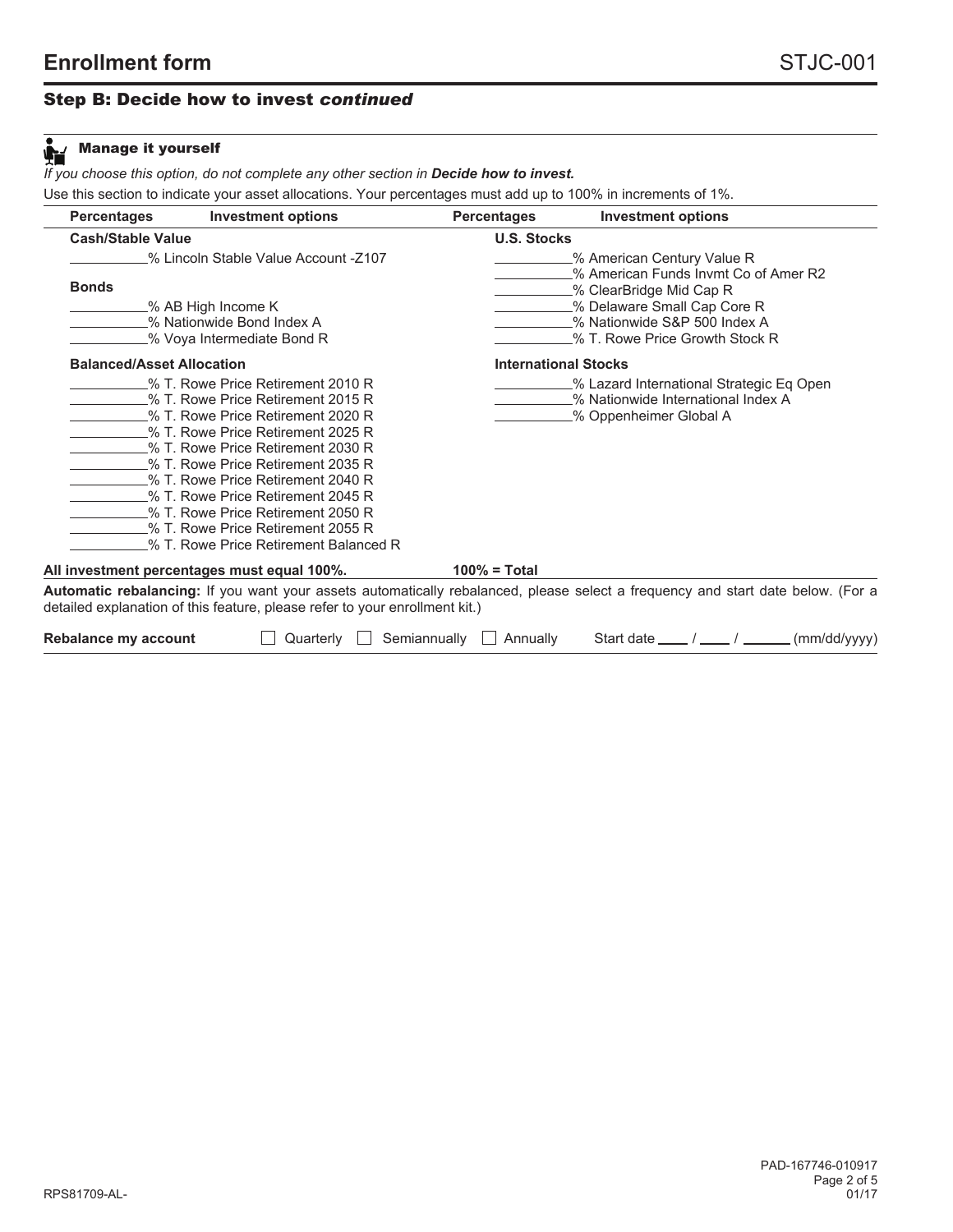# Step C: Name your beneficiary(ies)

To name more beneficiaries than this space permits, list them on a separate sheet, sign and date it, then attach it to this form and check this box:  $\Box$  More beneficiaries attached.

|                                   |  |  |  |  |  |  |  | Percentages must be in whole numbers only. The total of percentages for primary beneficiaries and secondary beneficiaries, |
|-----------------------------------|--|--|--|--|--|--|--|----------------------------------------------------------------------------------------------------------------------------|
| separately, must each equal 100%. |  |  |  |  |  |  |  |                                                                                                                            |

| <b>Primary</b>                  |        |      |                                                                  |  |
|---------------------------------|--------|------|------------------------------------------------------------------|--|
| Name First Middle Last          |        |      | $\frac{S}{S}$ Suffix (i.e., Jr., Sr.)                            |  |
|                                 |        |      | □ Spouse □ Non-spouse Birthdate ____ / ____ / _____ (mm/dd/yyyy) |  |
|                                 |        |      |                                                                  |  |
|                                 |        |      |                                                                  |  |
| $\Box$ Primary $\Box$ Secondary |        |      |                                                                  |  |
|                                 |        |      |                                                                  |  |
|                                 |        |      |                                                                  |  |
|                                 |        |      |                                                                  |  |
|                                 |        |      |                                                                  |  |
| Primary Secondary               |        |      |                                                                  |  |
| Name First                      | Middle | Last | Suffix (i.e., Jr., Sr.)                                          |  |
|                                 |        |      |                                                                  |  |
|                                 |        |      |                                                                  |  |
|                                 |        |      |                                                                  |  |
| Primary Secondary               |        |      |                                                                  |  |
|                                 |        |      | Last<br>Suffix (i.e., Jr., Sr.)                                  |  |
|                                 |        |      |                                                                  |  |
|                                 |        |      |                                                                  |  |
|                                 |        |      |                                                                  |  |
|                                 |        |      |                                                                  |  |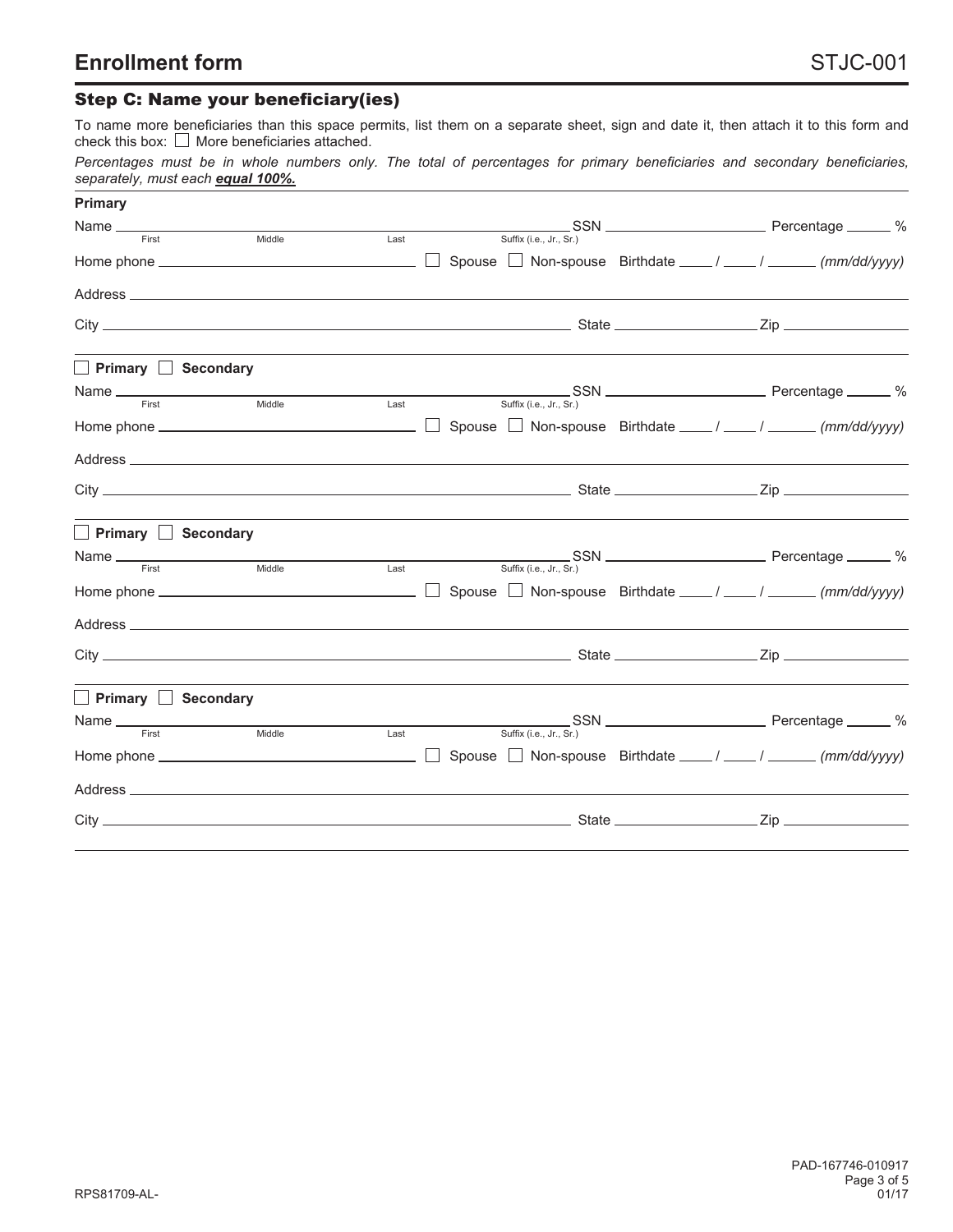# Step D: Participant signature

#### **By signing below, I certify that:**

- My beneficiary designation on this form pertains only to assets held in the *Lincoln Alliance*® program under this/these plan(s) and does not supersede beneficiary designations made under this/these plan(s) for investment held in non-*Lincoln Alliance®* program investment products.
- If I do not name a beneficiary or if no beneficiary survives me, all death benefits will be paid according to the retirement plan document provisions or applicable state regulations.
- My primary beneficiary will receive the entire value of the account. If there are several surviving primary beneficiaries, the account value will be divided equally among them, unless specified otherwise.
- My contingency beneficiary will receive the entire value of the account if no primary beneficiary is living. If there are several surviving contingency beneficiaries, the account value will be divided equally among them, unless specified otherwise.
- Residents of all states except Alabama, Arkansas, Colorado, District of Columbia, Florida, Kentucky, Louisiana, Maine, Maryland, New Jersey, New Mexico, New York, Ohio, Oklahoma, Pennsylvania, Rhode Island, Tennessee, Vermont, Virginia and Washington, please note: Any person who knowingly, and with intent to defraud any insurance company or other person, files or submits an application or statement of claim containing any materially false or deceptive information, or conceals, for the purpose of misleading, information concerning any fact material thereto, commits a fraudulent insurance act, which is a crime and may subject such person to criminal and civil penalties.
- For Arkansas, Colorado, Kentucky, Maine, New Mexico, Ohio, Rhode Island, Tennessee residents only: Any person who, knowingly and with intent to injure, defraud or deceive any insurance company or other person, files an application for insurance or statement of claim containing any materially false information or conceals for the purpose of misleading, information concerning any fact material thereto commits a fraudulent insurance act, which is a crime and may subject such person to criminal and civil penalties, fines, imprisonment, or a denial of insurance benefits.
- **For Alabama and Louisiana residents only:** Any person who knowingly presents a false or fraudulent claim for payment of a loss or benefit or who knowingly presents false information in an application for insurance is guilty of a crime and may be subject to restitution fines or confinement in prison, or any combination thereof.
- For District of Columbia residents only: WARNING: it is a crime to provide false or misleading information to an insurer for the purpose of defrauding the insurer or any other person. Penalties include imprisonment and/or fines. In addition, an insurer may deny insurance benefits if false information materially related to a claim was provided by the applicant.
- **For Florida and New Jersey residents only:** Any person who knowingly and with intent to injure, defraud, or deceive any insurer files a statement of claim or an application containing any false, incomplete, or misleading information is guilty of a felony of the third degree.
- **For Maryland residents only:** Any person who knowingly or willfully presents a false or fraudulent claim for payment of a loss or benefit or who knowingly or willfully presents false information in an application for insurance is guilty of a crime and may be subject to fines and confinement in prison.
- **For New York residents only:** Any person who knowingly and with intent to defraud any insurance company or other person files an application for insurance or statement of claim containing any materially false information, or conceals for the purpose of misleading, information concerning any fact material thereto, commits a fraudulent insurance act, which is a crime and shall also be subject to civil penalty not to exceed five thousand dollars and the stated value of the claim for each such violation.
- **For Oklahoma and Pennsylvania residents only:** Any person who knowingly and with intent to defraud any insurance company or other person files an application for insurance or statement of claim containing any materially false information or conceals for the purpose of misleading, information concerning any fact material thereto commits a fraudulent insurance act, which is a crime and subjects such person to criminal and civil penalties.
- **For Vermont residents only:** Any person who knowingly presents a false statement in an application for insurance may be guilty of a criminal offense and subject to penalties under state law.
- **For Washington residents only:** It is a crime to knowingly provide false, incomplete, or misleading information to an insurance company for the purpose of defrauding the company. Penalties include imprisonment, fines, and denial of insurance benefits.
- I have read, understand and agree to the terms on this form, the disclosures outlined and the distribution restrictions contained in the enrollment booklet.
- My investment choices are my own, and they were not recommended to me by Lincoln Financial Advisors or any other organizations affiliated with the *Lincoln Alliance®* program.
- I understand that I can make changes to my investment options at LincolnFinancial.com or by calling the *Lincoln Alliance®* program Customer Contact Center at 800-234-3500.

Participant signature *(mm/dd/yyyy)* Date  $\frac{1}{2}$  Date  $\frac{1}{2}$  /  $\frac{1}{2}$  (mm/dd/yyyy)

**Mail this form to:** St. Johns County Board of County Commissioners, c/o Lincoln Retirement Services Co, PO Box 7876, Fort Wayne, IN 46801-7876

Or

**Fax this form to:** St. Johns County Board of County Commissioners, c/o Lincoln Retirement Services Co at 260-455-9975

#### Important information

Mutual funds in the Lincoln Alliance<sup>®</sup> program are sold by prospectus. An investor should consider carefully the investment objectives, risks, and charges and expenses of the investment company before investing. The prospectus and, if available, the summary prospectus contain this and other important information and should be read carefully before investing or sending money. Investment values will fluctuate with changes in market conditions so that, upon withdrawal, your investment may be worth more or less than the amount originally invested. Prospectuses for any of the mutual funds in the *Lincoln Alliance®* program are available at 800-234-3500.

The program includes certain services provided by Lincoln Financial Advisors Corp. (LFA), a broker-dealer (member FINRA) and an affiliate of Lincoln Financial Group, 1300 S. Clinton St., Fort Wayne, IN 46802. Unaffiliated broker-dealers also may provide services to customers.

The Lincoln Stable Value Account is a fixed annuity contract issued by The Lincoln National Life Insurance Company, Fort Wayne, IN 46802 on Form 28866-SV 01/01, 28866-SV20 05/04, 28866-SV90 05/04, AN 700 01/12, or AR 700 10/09. Guarantees for the Lincoln Stable Value Account are subject to the claims-paying ability of the issuer.

Transfers from this investment option to competing funds may be restricted. Transfers may be made to noncompeting funds if there are no subsequent transfers to competing funds within 90 days.